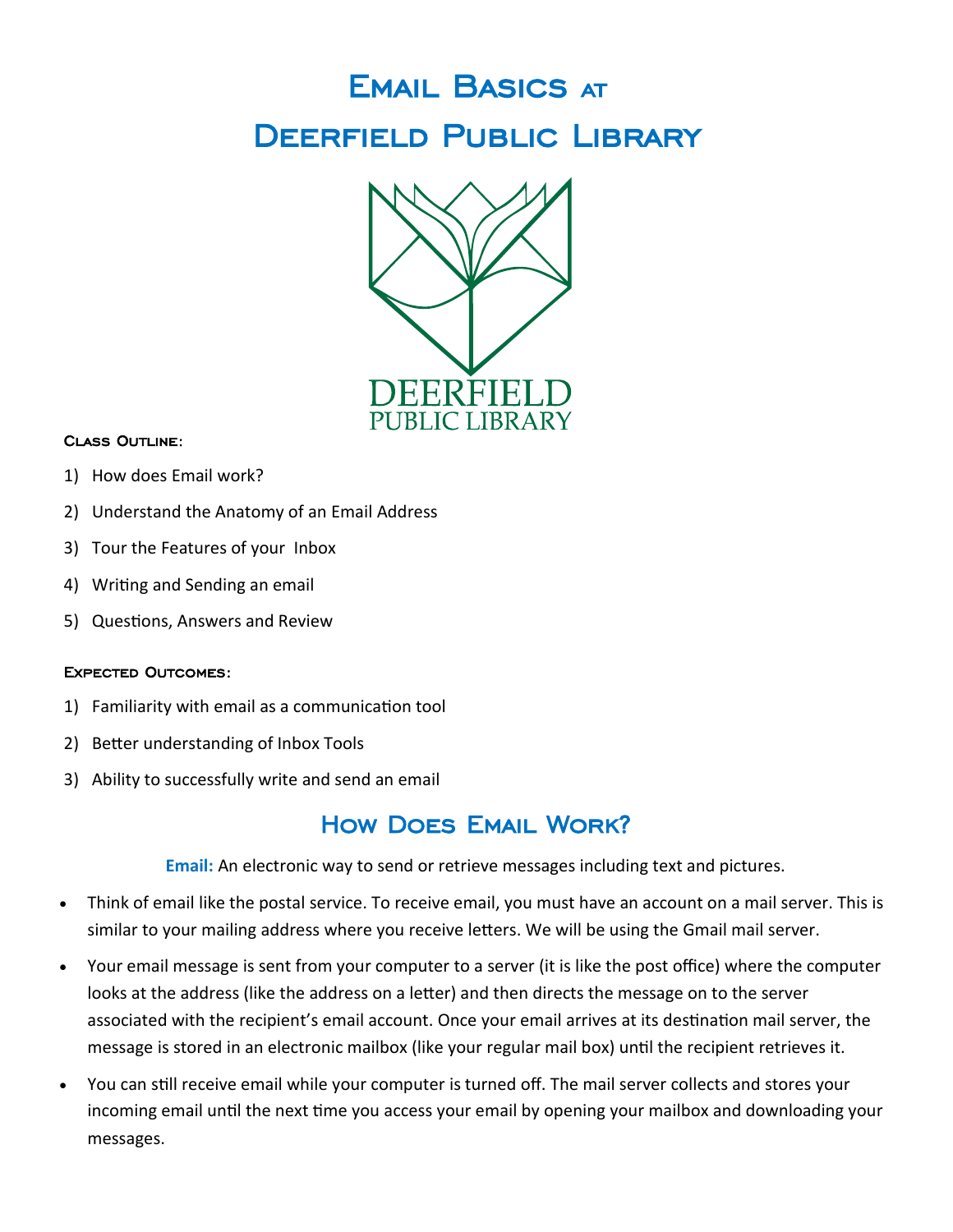#### The Anatomy of an Email Address

You can send email to anyone in the world, as long as you have his or her email address.



- The user name comes before the " $@$ " sign.
- When you sign up for an email account, you're usually asked to supply a user name of your choice. The name that you choice can be fun (like a nickname or a reference to a hobby) or it can be as simple as a combination of your first and last name. When you register for accounts, they will let you know if the name you choose has already been taken.
- The domain name comes after the " $@$ " sign. This refers to the mail server, the computer that stores your electronic mailbox. It could be the name of a company or organization. You may also have a webserver, which is one that is hosted at a website (Gmail or Outlook, for example). There may also be a free one that is used with your Cable or Internet service (Comcast, SBCGlobal or AOL, for example).
- Finally, there is a dot (.) followed by letters that indicate the type of domain (.com, .edu, .net, .org, and so forth).

#### Consider This…

- On the Internet, everything moves at the speed of light, including email. Because email can be sent and received so quickly, it can be written in a more conversational manner than a formal letter.
- Style Matters! An email with grammatical errors can be viewed as being "sloppy," so you should ensure that your email is written in a manner that will be deemed appropriate by the person that reads it. Always double check your email before clicking the send button: use proper grammar, capitalize your I's, and do not use an inappropriate or angry tone. Sarcasm does not translate in emails! While the tone of most emails are casual, it is important to ensure your email reflects the relationship with the recipient.
- When you are sending an email, you must type the entire email address including the user name, the @ sign, and the domain name. Email addresses are not case sensitive, so that it does not matter if you capitalize a letter or leave it in lower case. As an example: writing "JDoe@gmail.com" is just the same as "jdoe@gmail.com."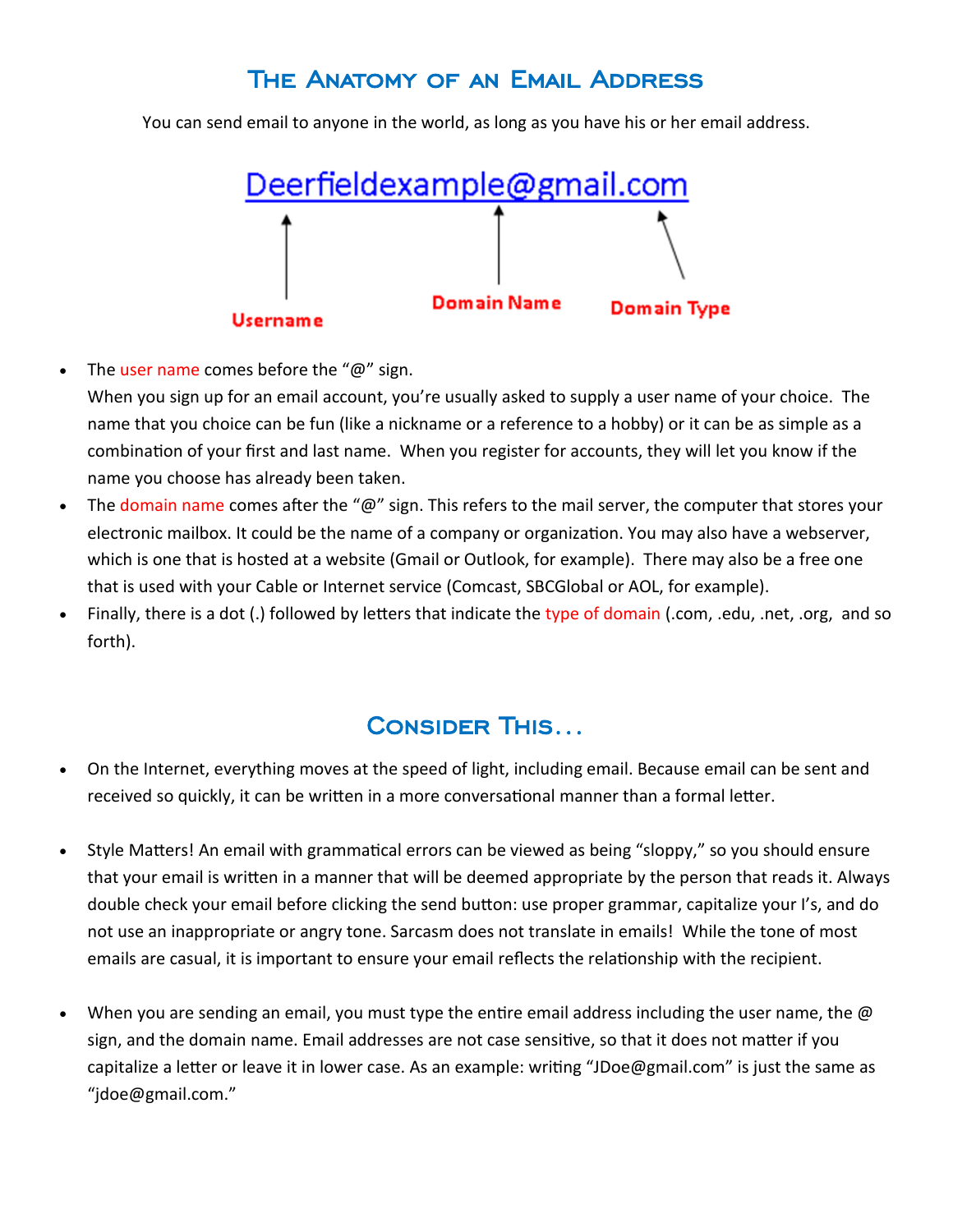

#### Types of Email Accounts:

**Web Based:** These accounts are not linked to any purchased service. They are free. These offer a smaller amount of storage and are accessible from any computer at any time.

**Package Based:** These accounts come as a part of a service that you use to connect to the internet. Comcast, ATT&T and AOL are popular choices. Often times, these emails are considered an added perk to your account. They generally have a bit wider storage numbers and they use fewer advertisements on the sides of the page. Remember that you are generally not paying for the email address; rather, you are paying for the ability to access the internet via Wi-Fi or a landline. The email account is an additional feature.

## What Both Types Offer:

- Both types of email will give you enough storage for your personal emails. Even though web based options are smaller, they are still more than enough for a person (even a small business) to use.
- You can access your email from anywhere by visiting the homepage for your account.
- Similar features for organization and composing of emails.

## Popular Free Options:

- Gmail is the brainchild of the Google company. This email offers a large amount of storage and so many other features that it makes it a popular choice. There are even apps you can use for your cellphone.
- Outlook is a close competitor to Google in the free email business. It is done by Microsoft corporation which also provides many of the products that PCs use today.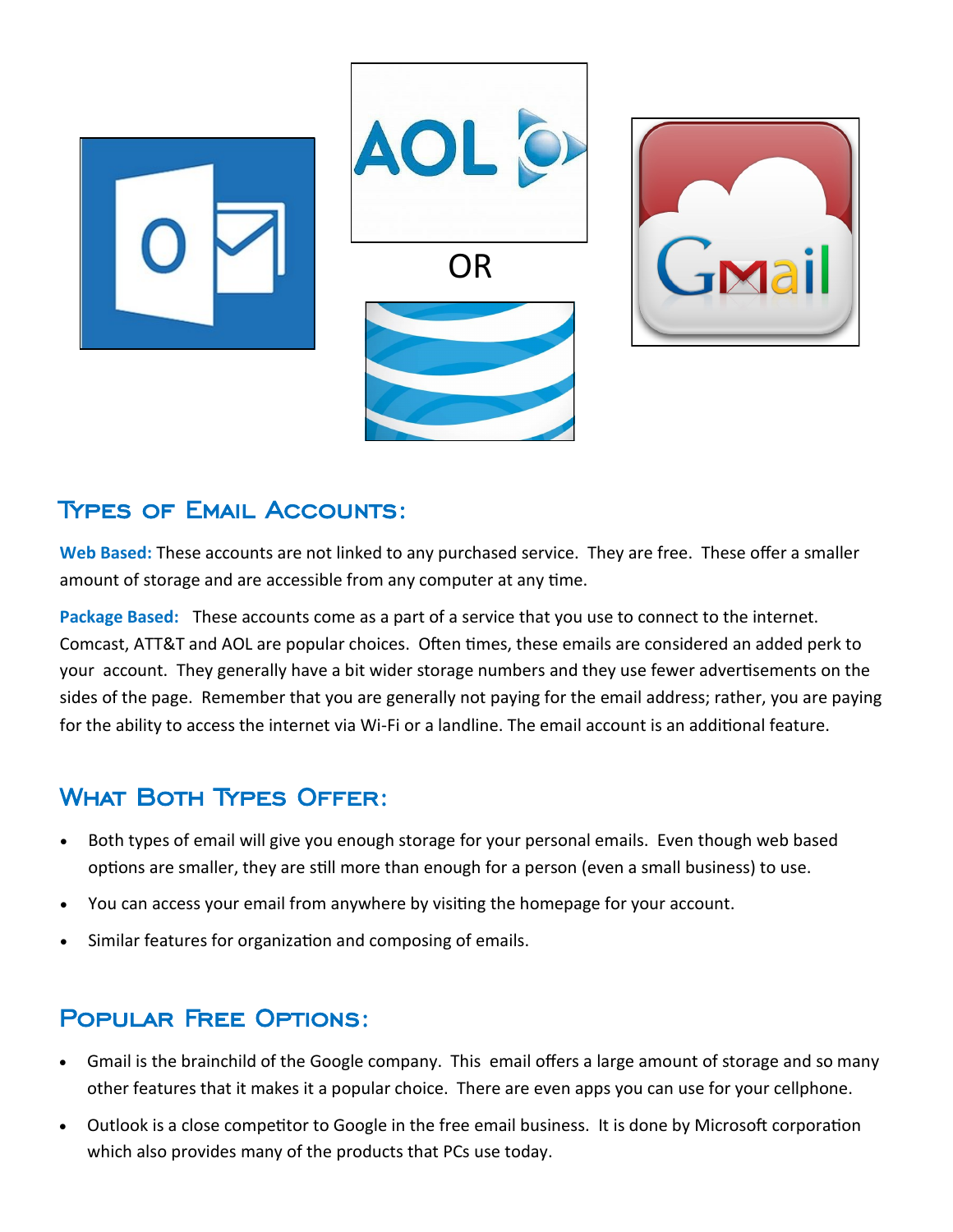## Signing up for an Account

| Create your Google Account                                                                                                               |                                                                                                                                                                                                                                                                                                                                                  |  |  |
|------------------------------------------------------------------------------------------------------------------------------------------|--------------------------------------------------------------------------------------------------------------------------------------------------------------------------------------------------------------------------------------------------------------------------------------------------------------------------------------------------|--|--|
| One account is all you need<br>A single username and password gets you into everything Google.<br>$ S^{\scriptscriptstyle +} $           | <b>Name</b><br>First<br>Last<br>Choose your username<br>@gmail.com                                                                                                                                                                                                                                                                               |  |  |
| Take it all with you<br>Switch between devices, and pick up wherever you left off.                                                       | Create a password<br>Confirm your password<br><b>Birthday</b><br>Personal<br>Year<br><b>Month</b><br>÷<br>Day<br><b>Info</b><br>Gender<br>$\div$<br>$l$ am                                                                                                                                                                                       |  |  |
| Prove you're not a robot<br>Skip this verification (phone verification may be<br>required)                                               | <b>Mobile phone</b><br>me .<br>Your current email address<br>Default homepage<br>Set Google as my default homepage.<br>✓<br>Your default homepage in your browser is the first<br>page that appears when you open your browser.                                                                                                                  |  |  |
| Type the text:<br>П<br>C (1)                                                                                                             | <b>WHAT IS A CAPTCHA?</b><br>A Captcha is a way for a website to authenticate                                                                                                                                                                                                                                                                    |  |  |
| <b>Location</b><br>÷.<br><b>United States</b><br>I agree to the Google Terms of Service and<br><b>Privacy Policy</b><br><b>Next step</b> | that you are a real person and not a web bot.<br>Web bots are used by hackers to sign up for<br>email accounts (or make on line purchases, or<br>subscribe to newsletters, etc) that could<br>potential cause spam and other harmful things to<br>happen to email users everywhere. They are<br>meant to be hard to read. If you cannot read the |  |  |
| Learn more about why we ask for this information.                                                                                        | word on the screen, you can choose for the<br>words to be said aloud.                                                                                                                                                                                                                                                                            |  |  |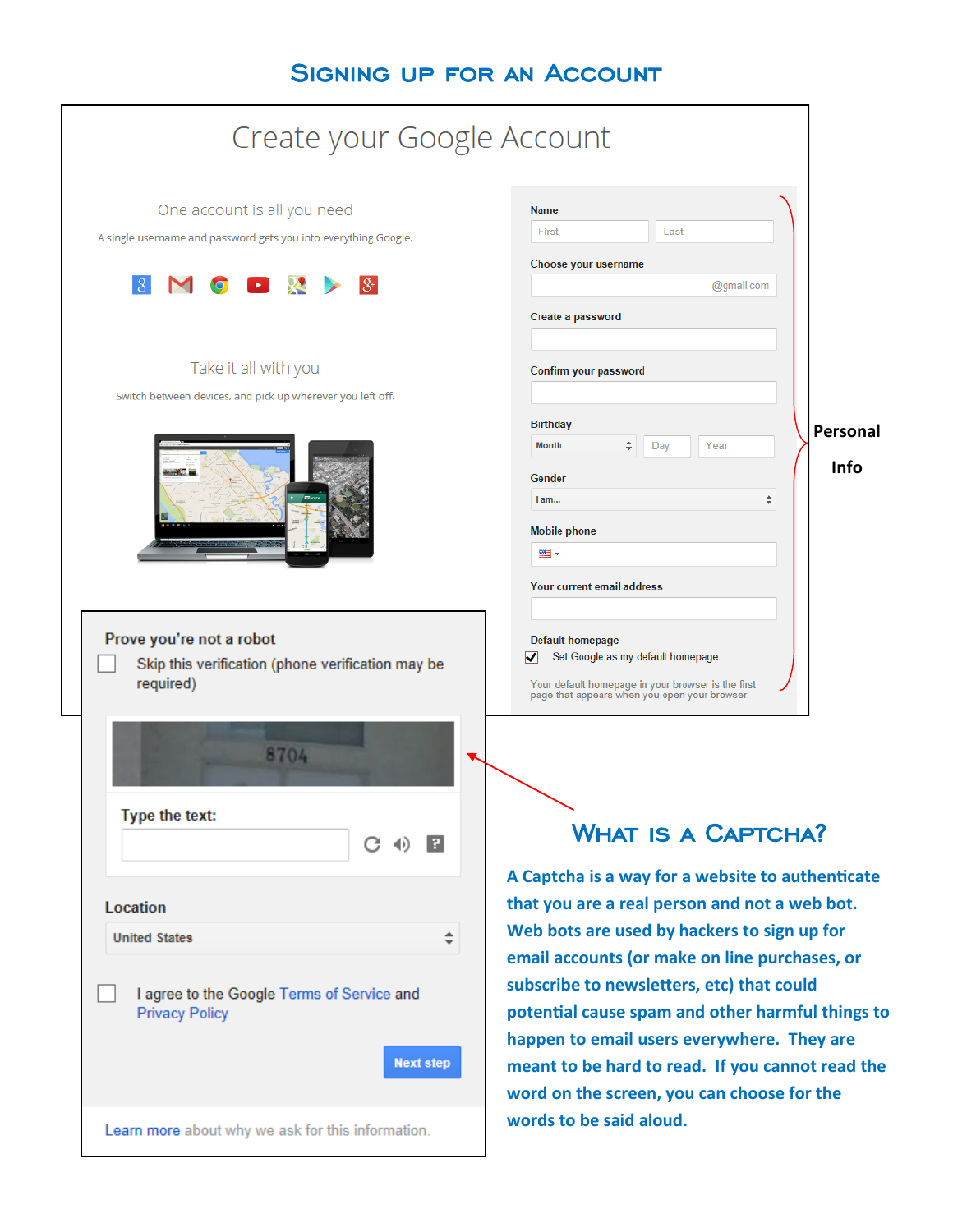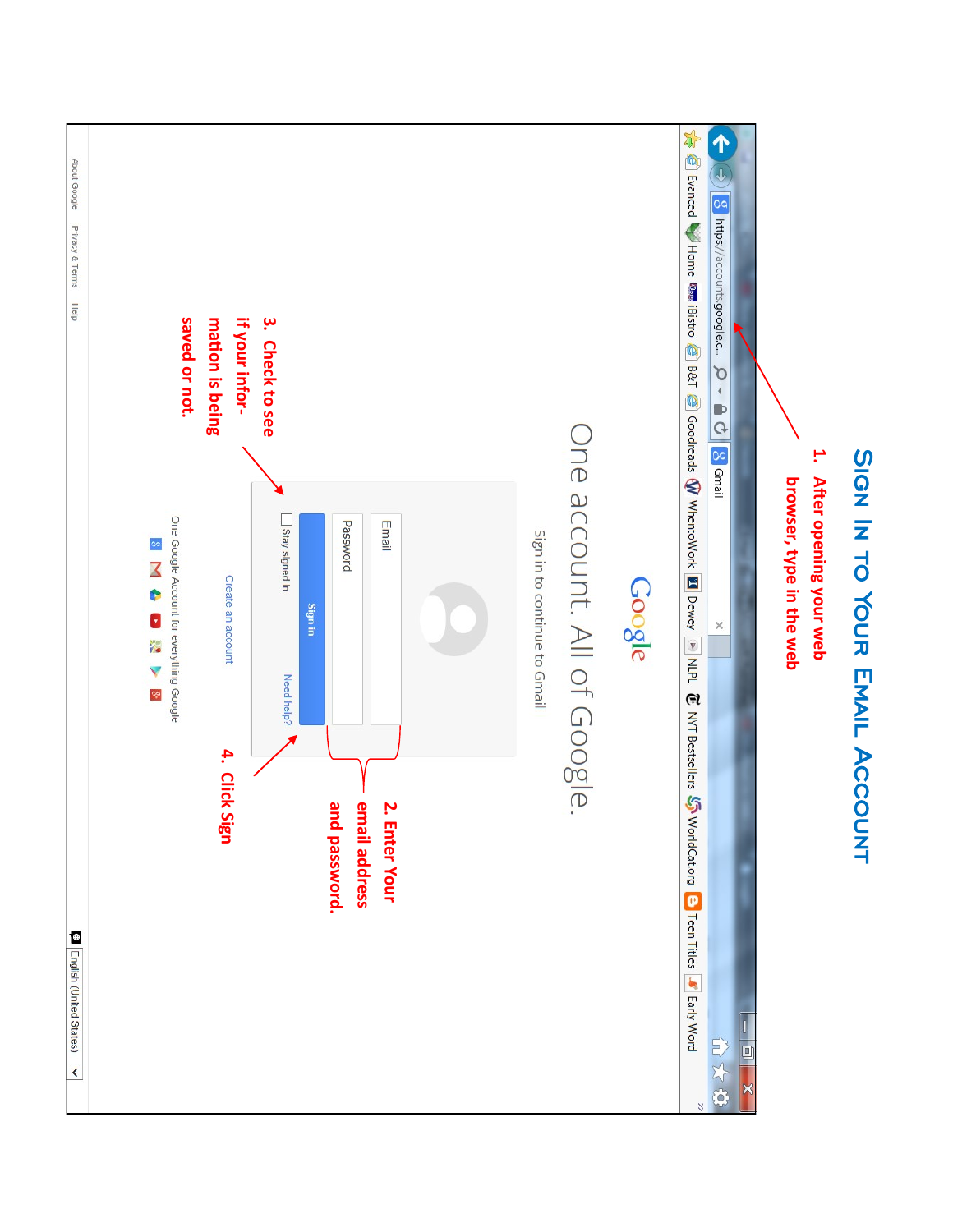| <b>Time Stamp</b>                                                                                                                                                                     | <b>Email Preview</b>                           |                                                                                                                                                                                                                                                                    |                                                                                                                                  | Deemeld ~<br>New Hangout<br>Ç         |
|---------------------------------------------------------------------------------------------------------------------------------------------------------------------------------------|------------------------------------------------|--------------------------------------------------------------------------------------------------------------------------------------------------------------------------------------------------------------------------------------------------------------------|----------------------------------------------------------------------------------------------------------------------------------|---------------------------------------|
|                                                                                                                                                                                       |                                                |                                                                                                                                                                                                                                                                    |                                                                                                                                  | More <del>v</del><br>Drafts           |
| 11:41 am                                                                                                                                                                              |                                                | Tips for using Gmail - Hi Deerfield Tips for using Gmail Chat right from your inbox Chat with contacts and :                                                                                                                                                       | $\Box$<br>차<br>Ū<br><b>Gmail Team</b>                                                                                            | Sent Mail                             |
| 11:41 am                                                                                                                                                                              | for your mobile device Gmail is always availab | Get Gmail for your mobile device - Hi Deerfield Get Gmail                                                                                                                                                                                                          | $\Box$<br>차<br>Ū<br><b>Gmail Team</b>                                                                                            | Important                             |
| ure 11:41                                                                                                                                                                             |                                                | Welcome to Gmail - Hi Deerfield Welcome to Gmail Meet the inbox Your inbox is organized into categorie                                                                                                                                                             | $\Box$<br>차<br>$\Box$<br><b>Gmail Team</b>                                                                                       | Inbox (3)<br>Starred                  |
|                                                                                                                                                                                       | ÷                                              | Social<br>♦<br>Promotions                                                                                                                                                                                                                                          | D<br>Primary<br>j.                                                                                                               | <b>COMPOSE</b>                        |
| $\frac{1}{2}$                                                                                                                                                                         | 1-3 of 3 $\langle$ >                           | Search Box                                                                                                                                                                                                                                                         | $\Box$<br>$\triangleleft$<br>Q<br>More v                                                                                         | Gmail •                               |
| deerfieldexample@gmail.com >                                                                                                                                                          |                                                | o                                                                                                                                                                                                                                                                  |                                                                                                                                  | ချ8်၀၀၅                               |
|                                                                                                                                                                                       |                                                | Drive<br><b>Calendar</b><br>More -                                                                                                                                                                                                                                 | <b>Maps</b><br>Play<br>YouTube<br><b>News</b><br>Gmail                                                                           | no <sub>k</sub> +<br>Search<br>lmages |
|                                                                                                                                                                                       |                                                |                                                                                                                                                                                                                                                                    | Digital Literacy Curril. $\Box$ Baker & Taylor - Pu $\Box$ Reading For Sanity $\Box$ Bio Pulitzer $\Box$ LCMA $\Box$ JVS Chicago |                                       |
| 848<br>$\overline{\mathbf{u}}$                                                                                                                                                        |                                                |                                                                                                                                                                                                                                                                    | <b>Attps://mail.google.com/mail/#inbox</b>                                                                                       | $\mathbf{r}$<br>$\Omega$              |
| $\begin{array}{c c c c c c} \hline \rule{0pt}{2ex} & \rule{0pt}{2ex} \multicolumn{2}{c }{\mathbb{R}} & \multicolumn{2}{c }{\mathbb{R}} & \multicolumn{2}{c }{\mathbb{R}} \end{array}$ |                                                | $\mathbb{R}$ M Gmail: Email from $\in \times \mathbb{R}$ goodreads   Recent $\times \mathbb{R}$ Mu E-mail Basics   Net $1 \times \mathbb{R}$ / Yahoo! Registration $\times \mathbb{R}$ M Inbox (3) - deerfield $\times \mathbb{R}$ Qa Outlook - deerfield $\times$ |                                                                                                                                  | <b>Fi</b> Facebook<br>×               |

**Compose:** Where you click to write an email **Compose:** Where you click to write an email

 $\circ$ 

Email Preview: A title and short preview of the message inside **Email Preview:** A title and short preview of the message inside

emails will often go to this account on accident keep. You can customize these. Always check the SPAM folder, as **Folders:** Places where you can store emails that you want to emails will often go to this account on accident. keep. You can customize these. Always check the SPAM folder, as Places where you can store emails that you want to

have sent or send new emails. **Inbox:** The place where you can read your email, find emails you have sent or send new emails. The place where you can read your email, find emails you

> words and find the email you are looking for. words and find the email you are looking for. Search Box: Instead of scrolling through lots of emails, you can type in a few **Search Box:** Instead of scrolling through lots of emails, you can type in a few

**Sender:** The person or email address that sent you an email The person or email address that sent you an email

Sign In/Out: You always want to sign and in and out of your email account to protect your privacy on your home computer or on a public computer **Sign In/Out:** protect your privacy on your home computer or on a public computer You always want to sign and in and out of your email account to

Time Stamp: When something was received by your email account. **Time Stamp:**  When something was received by your email account.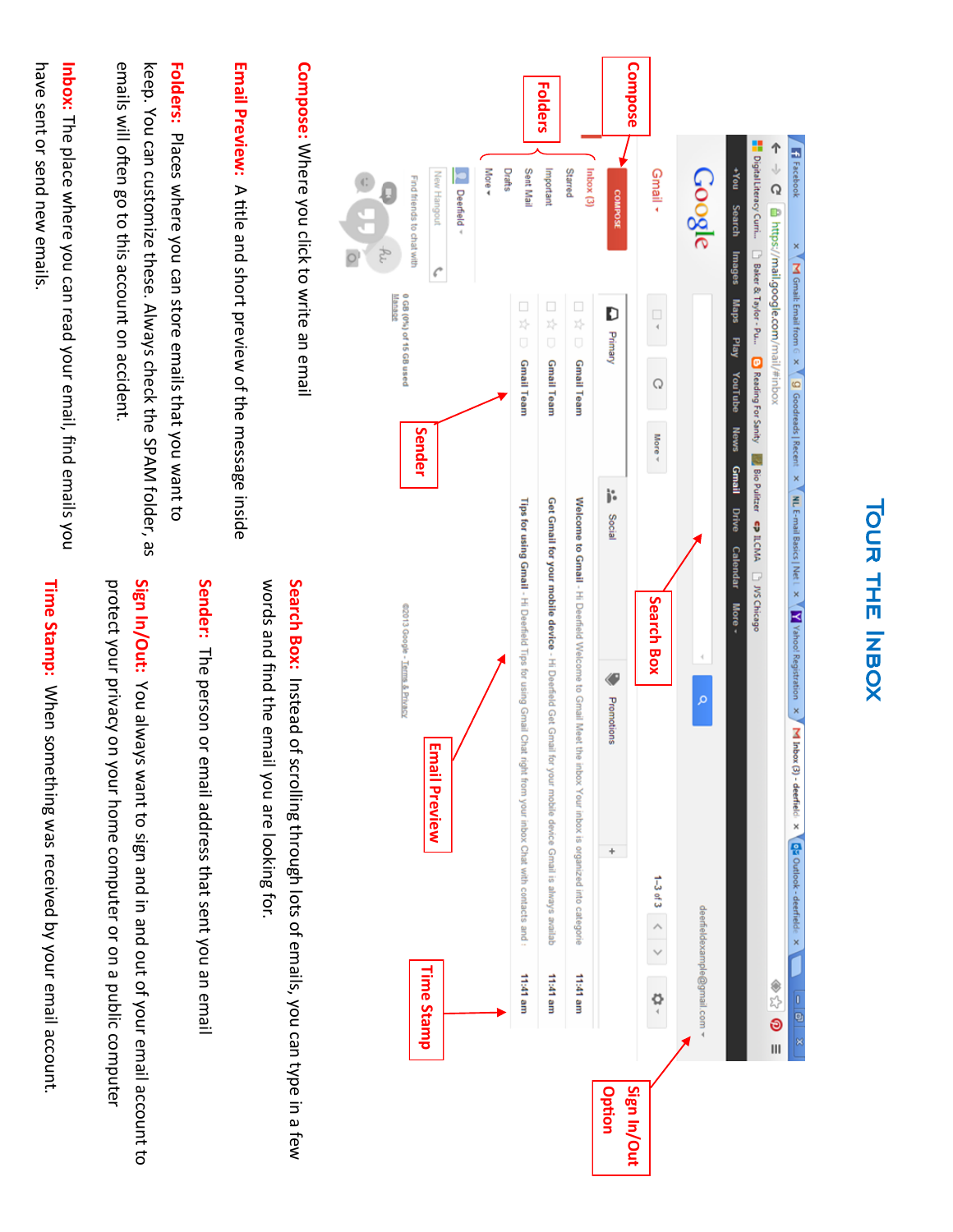#### Composing an Email

|                                                                                                                 | $\blacksquare$ Inbox (3) - deerfieldexamp $\times$ |                                                          |                                |                                                                                                          |                              | ا ها دا<br>$\mathbf{x}$                            |
|-----------------------------------------------------------------------------------------------------------------|----------------------------------------------------|----------------------------------------------------------|--------------------------------|----------------------------------------------------------------------------------------------------------|------------------------------|----------------------------------------------------|
|                                                                                                                 | C<br>$\Rightarrow$                                 | A https://mail.google.com/mail/?shva=1#inbox?compose=new |                                |                                                                                                          |                              | $\otimes$ siz<br>$\boldsymbol{\Omega}$<br>$\equiv$ |
| Digital Literacy Curri [4] Baker & Taylor - Pu [4] Reading For Sanity [4] Bio Pulitzer CD ILCMA [4] JVS Chicago |                                                    |                                                          |                                |                                                                                                          |                              |                                                    |
|                                                                                                                 |                                                    | +You Search Images Maps Play YouTube News                | <b>Gmail</b> Drive<br>Calendar | More $\sim$                                                                                              |                              |                                                    |
|                                                                                                                 | Google                                             |                                                          |                                | Q                                                                                                        |                              | deerfieldexample@gmail.com =                       |
|                                                                                                                 | Gmail +                                            | C<br>More $=$<br>$\Box$ $\star$                          |                                |                                                                                                          | 1-3 of 3 $\langle$ $\rangle$ | 立-                                                 |
|                                                                                                                 | <b>COMPOSE</b>                                     | Primary<br>≏                                             | 盐<br>Social                    | Promotions                                                                                               | ÷                            |                                                    |
|                                                                                                                 | Inbox(3)<br>Starred                                | <b>Gmail Team</b><br>□☆□                                 |                                | Welcome to Gmail - Hi Deerfield Welcome to Gmail Meet the inbox Your inbox is organized into categorie   |                              | Sep 11                                             |
|                                                                                                                 | Important                                          | <b>Gmail Team</b><br>□☆□                                 |                                | Get Gmail for your mobile device - Hi Deerfield Get Gmail for your mobile device Gmail is always availab |                              | Sep 11                                             |
|                                                                                                                 | Sent Mail                                          | 口☆ロ<br><b>Gmail Team</b>                                 | Tips for using Gmail - Hi      | <b>New Message</b>                                                                                       |                              | - 7                                                |
|                                                                                                                 | <b>Drafts</b><br>More -                            |                                                          |                                | To                                                                                                       |                              | Cc Bcc                                             |
|                                                                                                                 | $\vert \Omega \vert$<br>Deerfield =                |                                                          |                                | Subject                                                                                                  |                              |                                                    |
|                                                                                                                 | t.<br>New Hangout                                  |                                                          |                                |                                                                                                          |                              |                                                    |
|                                                                                                                 | Find friends to chat with                          | 0 GB (0%) of 15 GB used<br>Manage                        |                                |                                                                                                          |                              |                                                    |
|                                                                                                                 |                                                    |                                                          |                                |                                                                                                          |                              |                                                    |
|                                                                                                                 |                                                    |                                                          |                                |                                                                                                          |                              |                                                    |
|                                                                                                                 | Φ                                                  |                                                          |                                | Ū.<br>$\pm$<br>Send<br>$\boldsymbol{A}$                                                                  |                              | Ê<br>$\rightarrow$                                 |
|                                                                                                                 | inbox (3) - deer<br>$\bullet$                      | <b>P</b> Email Basics -<br>e                             | 公<br>Do Inbox - JHovan         | Encore - Wind<br>Millennium Cir                                                                          | We screenshots e             | 4:40 PM<br>$\sim$ 2 (                              |

- 1. Enter the email address of the person to whom you are sending the email. If the contact is already in your address book, the contact may come up after typing just a few letters. If that is the person you want to email, just use your mouse to select the name.
- 2. Always type a subject. The subject can be just one or two words.
- 3. Enter your text. Remember that the tone depends upon who will receive your email. If it is a friend, a more casual tone is okay. Business requires a business feeling. Remember, grammar and punctuation count! Typing in ALL CAPITAL LETTERS is akin to shouting, so avoid that.
- 4. To change the text color or size, click on the underlined letter A that is located at the bottom of the message window in the grey bar. To attach a document or a photo to your email, simply click the paper clip.
- 5. To send your email, click send!